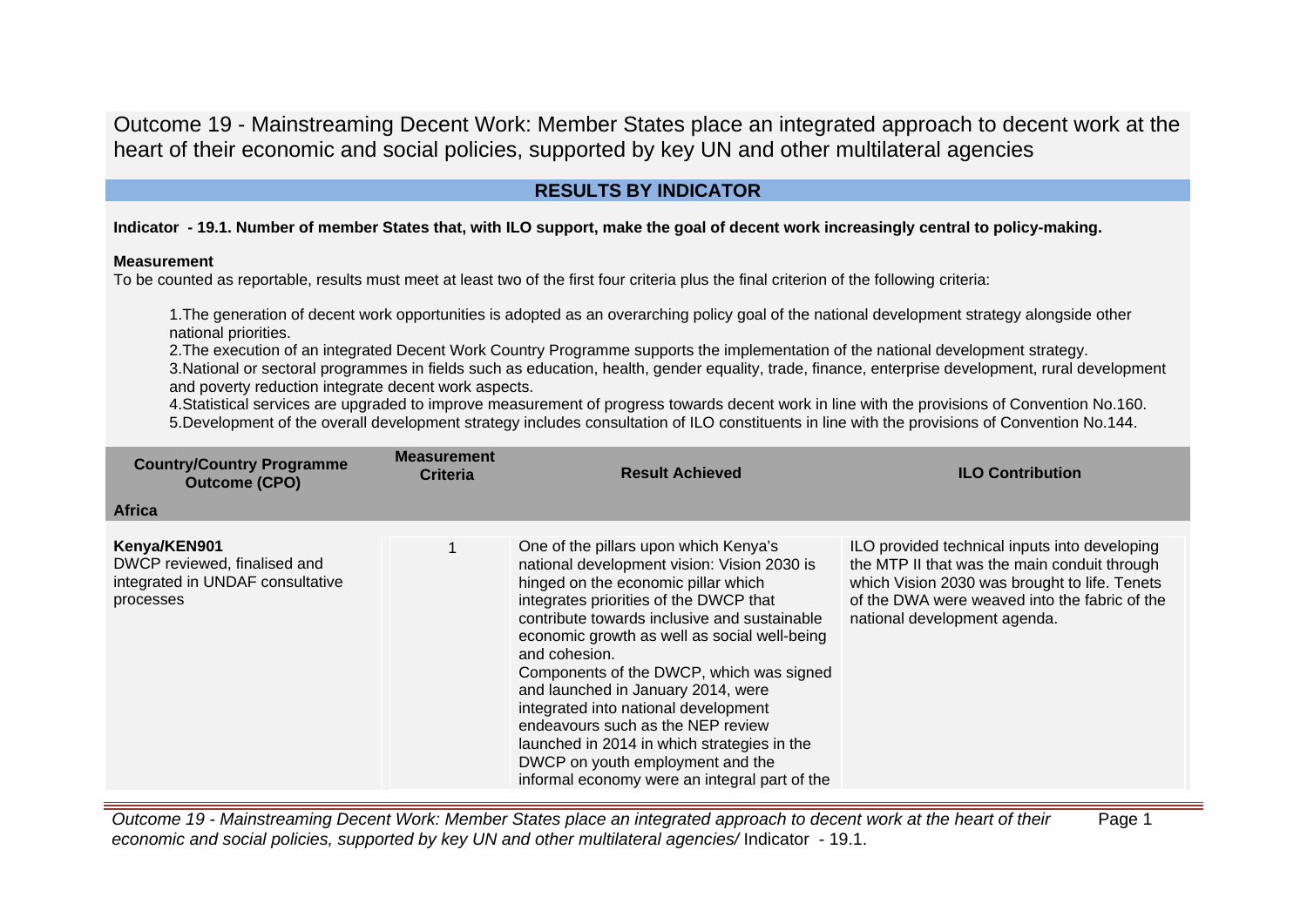|                | same. Further, entrepreneurship promotion<br>and upscaling as articulated in the DWCP<br>was reflected as the strategy in the NEP.                                                                                                                                                                                                                                                                                                                                                                                                                                                                                                                                                                                                                                                                                                                                                                                                                                                                                                                                                                                                                                                                                                                                                                                                                   |                                                                                                                                                                                                                                                                                                                                                                                                                                                                                                                                                                                                                                                                                                                                                                                                                                                                                                                                                                                                                                                                                                                                                                                                                                                                                                                                                                                                                                                                                                                                                                    |
|----------------|------------------------------------------------------------------------------------------------------------------------------------------------------------------------------------------------------------------------------------------------------------------------------------------------------------------------------------------------------------------------------------------------------------------------------------------------------------------------------------------------------------------------------------------------------------------------------------------------------------------------------------------------------------------------------------------------------------------------------------------------------------------------------------------------------------------------------------------------------------------------------------------------------------------------------------------------------------------------------------------------------------------------------------------------------------------------------------------------------------------------------------------------------------------------------------------------------------------------------------------------------------------------------------------------------------------------------------------------------|--------------------------------------------------------------------------------------------------------------------------------------------------------------------------------------------------------------------------------------------------------------------------------------------------------------------------------------------------------------------------------------------------------------------------------------------------------------------------------------------------------------------------------------------------------------------------------------------------------------------------------------------------------------------------------------------------------------------------------------------------------------------------------------------------------------------------------------------------------------------------------------------------------------------------------------------------------------------------------------------------------------------------------------------------------------------------------------------------------------------------------------------------------------------------------------------------------------------------------------------------------------------------------------------------------------------------------------------------------------------------------------------------------------------------------------------------------------------------------------------------------------------------------------------------------------------|
| $\overline{2}$ | The adopted DWCP is in sync with the social<br>and economic pillar of Kenya's national<br>development vision 2030, hinged on 3 result<br>areas: employment, social protection and<br>social dialogue.<br>During the 2014-2015 biennium, with the ILO<br>support, the Government implemented the<br>DWCP in support to the national<br>development strategy with a number of<br>initiatives to generate decent work<br>opportunities including:<br>a) the development of a youth employment<br>strategy through the ministry of devolution<br>and planning<br>b) Development of the Women<br>Entrepreneurship Strategy through ministry of<br>devolution and planning<br>c) Testing of productivity tool on Sustaining<br><b>Competitive and Responsible Enterprises</b><br>(SCORE) tool in Tourism sector aimed at<br>improving working conditions in the sector;<br>d) development of a national wage policy<br>framework, by aimed at enhancing decent<br>work tenets in remuneration policies, through<br>the MoLSSS;<br>e) Expansion of better working condition in<br>matatu and private security sector through<br>LGN;<br>f) Skills development to expand decent work<br>opportunities for older children through child<br>labour and youth employment programmes in<br>Kitui, national level and joint programming in<br>Turkana under UNDAF | ILO provided technical guidance on crystalizing<br>the main issues. ILO proposed the creation of a<br>DWCP Implementation Committee that is<br>charged with monitoring implementation; the<br>committee comprises of the constituents and<br>other strategic partners During the biennium,<br>ILO and the constituents focused their efforts in<br>support of the political, economic and social<br>pillars through their programmes. ILO provided<br>capacity building on expanding social<br>protection floors; Labour Market Information<br>System, Wage policy Framework, participation<br>in joint programmes on women empowerment<br>and gender equality, HIV/AIDS, climate<br>change/greens jobs.<br>ILO also participated in leading SRA 3 on<br>Inclusive & Sustainable Development (the<br>annual report of UNDAF being launched at<br>Statehouse with ILO represented in August<br>$2015$ ).<br>Through UNCT, ILO has participated in<br>implementation of UNDAF in piloting joint<br>programming at county level-Turkana, to<br>promote expansion of social protection for<br>vulnerable families in line with DWCP.<br>ILO has also worked closely with government<br>to influence expansion of NSSF and NHIF to<br>informal sector workers, completion of the<br>Employment policy, Manpower survey,<br>inclusion of labour market indicators in the<br>KNBS Integrated Household Budget Survey,<br>supported government in migration policy<br>discussions including support to examine<br>bilateral policies against Decent Work Agenda<br>tenets. |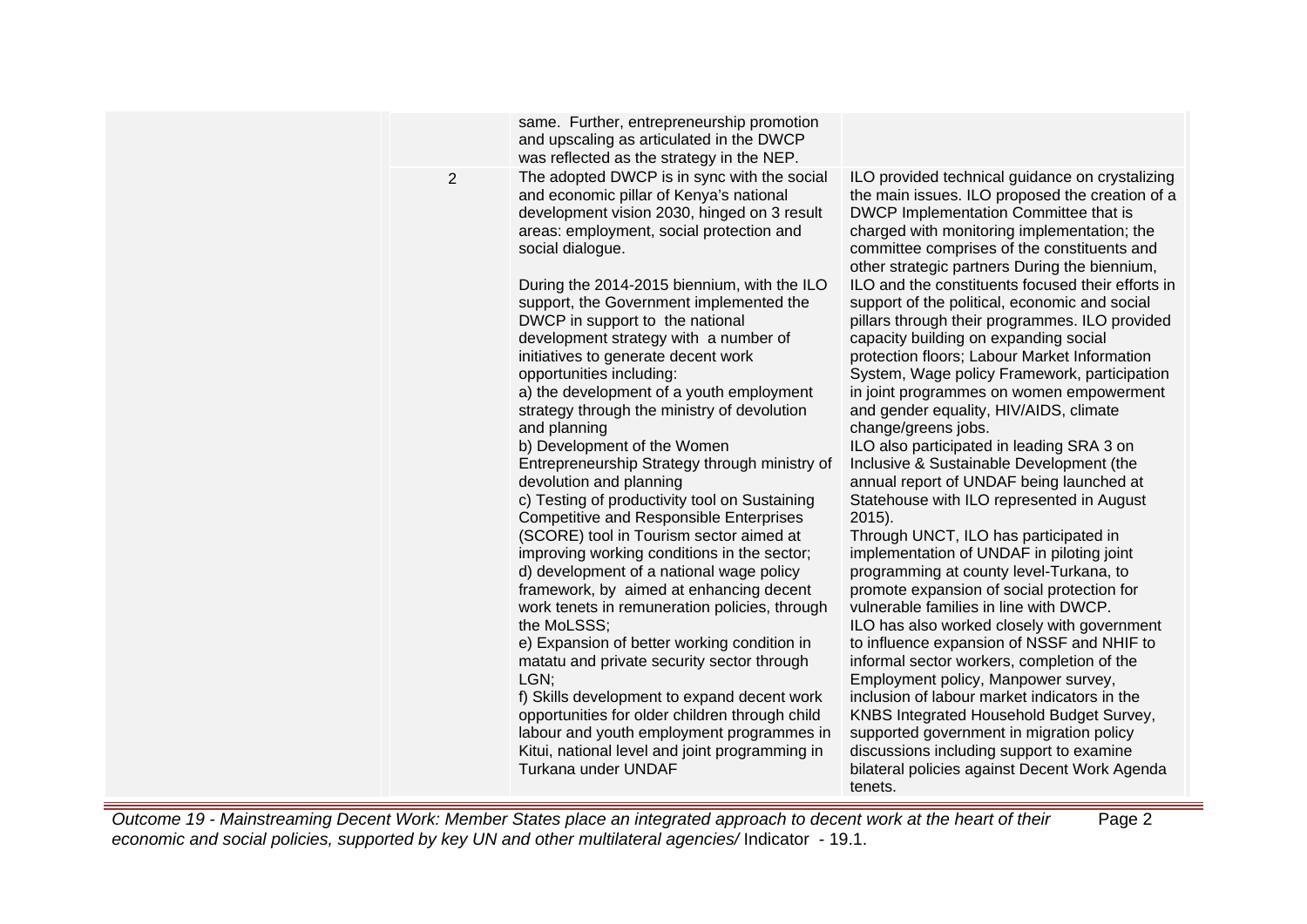|   | Policies on women, youth and green jobs<br>strategy have been steered through ILO<br>expertise in line with DWCP.                                                                                                                                                                                                                                                                                                                                                                                                                                                                                                                                                                                                                                                                                                                                                                                                                                                                                                                                                                               | Supported government on improving social<br>dialogue through sectoral programmes in<br>Education, Tourism and Construction for<br>industrial peace.                                                                                                                                                       |
|---|-------------------------------------------------------------------------------------------------------------------------------------------------------------------------------------------------------------------------------------------------------------------------------------------------------------------------------------------------------------------------------------------------------------------------------------------------------------------------------------------------------------------------------------------------------------------------------------------------------------------------------------------------------------------------------------------------------------------------------------------------------------------------------------------------------------------------------------------------------------------------------------------------------------------------------------------------------------------------------------------------------------------------------------------------------------------------------------------------|-----------------------------------------------------------------------------------------------------------------------------------------------------------------------------------------------------------------------------------------------------------------------------------------------------------|
| 3 | Sectorial programmes have brought to the<br>fore DW deficits for which the government in<br>collaboration with the social partners and<br>other stakeholders have been obliged to<br>address in attempting to reduce poverty<br>levels and enhance social well-being.<br>ILO sits in the national committees to<br>development the following strategies and<br>influence integration of DWA:<br>Green Jobs Employment Strategy<br>Youth Employment Strategy<br>Technical committee on Revival of the<br><b>Tourism Sector</b><br>Annual report on implementation of UNDAF<br>launched by president in August 2015;<br>women and youth employment, social<br>protection featured highly in the report. At<br>UNDAF and UNCT, ILO is represented in<br><b>Transformational Governance Working</b><br>Group, Human Capital (Social Protection<br>Group), Inclusive and Sustainable<br>Development Working Group and influnces<br>DWA tenets in all UN programmes under<br>these groups, programmes which are geared<br>at helping Kenya achieve its national<br>development priorities as planned. | -ILO has implemented programmes on<br>HIV/AIDS, enterprise development-YEF,<br>WEDEE, SCORE and ACI 4 on wage setting<br>all that emphasize decent work aspects.<br>ILO supported work in specific sectors such as<br>in education, construction and tourism aimed at<br>addressing decent work deficits. |
| 4 | The Kenya Integrated Household Budget<br>Survey (KIHBS) was piloted in March 2015,<br>incorporating labour market indicators (LMI)<br>Further, a Labour Market Information System<br>was developed by the Ministry of Labour.                                                                                                                                                                                                                                                                                                                                                                                                                                                                                                                                                                                                                                                                                                                                                                                                                                                                   | -The ILO provided technical assistance and<br>financial support in training Ministry of Labour<br>personnel to establish a labour market<br>information system (LMIS)<br>-ILO collaborated with Kenya National Bureau<br>of Statistics (KNBS) in including labour market                                  |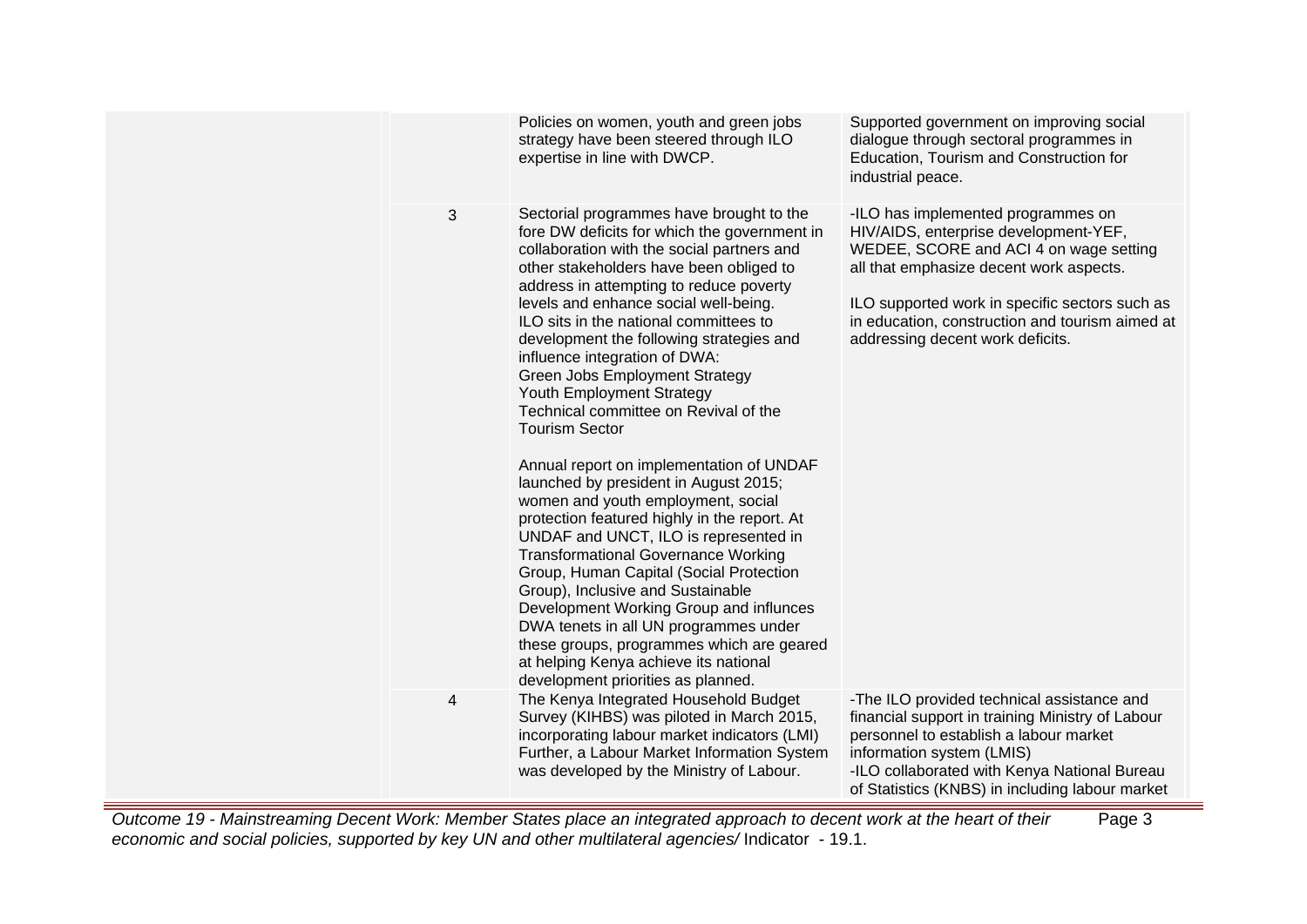|                                                                                                                                                                                                                       |   | The wage determination report was finalized<br>by consultants (national and international) in<br>consultation with constituents in September<br>2015.                                                                                                                                                                                                                                                                                                  | indicators in the Kenya integrated household<br>budget survey (KIHBS)                                                                                                                                                                                                              |
|-----------------------------------------------------------------------------------------------------------------------------------------------------------------------------------------------------------------------|---|--------------------------------------------------------------------------------------------------------------------------------------------------------------------------------------------------------------------------------------------------------------------------------------------------------------------------------------------------------------------------------------------------------------------------------------------------------|------------------------------------------------------------------------------------------------------------------------------------------------------------------------------------------------------------------------------------------------------------------------------------|
|                                                                                                                                                                                                                       | 5 | In 2014, ILO constituents were involved in the<br>development of Kenya's Vision 2030 and<br>Medium Term Plan II and continue to be<br>involved throughout its implementation.<br>MTPII is the vehicle through which Kenya's<br>development agenda; Vision 2030 is<br>implemented. Further, ILO constituents have<br>been involved in the development of the<br>2014-2018 UNDAF which seeks to support<br>and shape government's development<br>agenda. | ILO's provided technical assistance and input<br>to constituents as well as to government<br>through Ministry of Devolution and Planning<br>and Ministry of Labour, Social Security &<br>Services as well as Ministries of Education,<br>and Industrialization for MTP II & UNDAF. |
|                                                                                                                                                                                                                       |   | Additional CPO Information (This information should only be added when relevant and necessary and should not repeat information already                                                                                                                                                                                                                                                                                                                |                                                                                                                                                                                                                                                                                    |
| entered under results or ILO contribution)                                                                                                                                                                            |   |                                                                                                                                                                                                                                                                                                                                                                                                                                                        |                                                                                                                                                                                                                                                                                    |
| a)Gender equality and non-discrimination                                                                                                                                                                              |   | b) Partnerships (external)                                                                                                                                                                                                                                                                                                                                                                                                                             |                                                                                                                                                                                                                                                                                    |
| - Under the auspices of the UN Joint Programme on gender Equality and<br>Women Empowerment ILO collaborated with UN Women to address gender<br>disparities and discrimination in the national development endeavours. |   |                                                                                                                                                                                                                                                                                                                                                                                                                                                        |                                                                                                                                                                                                                                                                                    |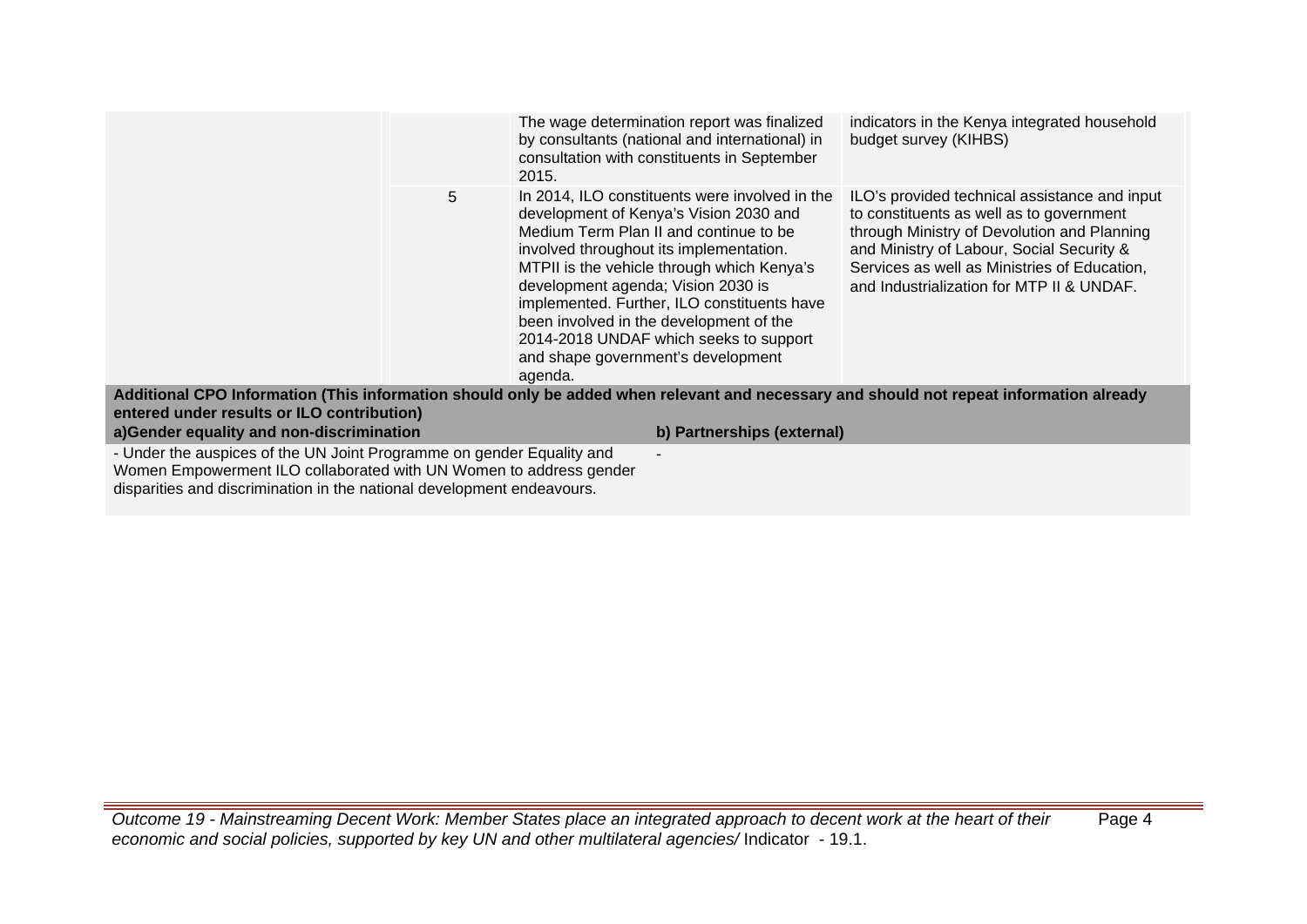| Uganda/UGA903<br>National Development strategies and<br>UNDAF frameworks integrated to<br>Decent Work Agenda | 1              | Fundamental principles of decent work<br>incorporated in both the National<br>Development Plan (2015-2020) and the<br>UNDAF (2016-2020).                                                                                                                                                                                                                                                                                                                                                                                                                                                                                                                                         | In 2013, ILO provided technical support to the<br>constituents during the development of the<br>DWCP and in 2014, during the consultative<br>processes that provided input into the UNDAF<br>$(2016 - 2020)$                                               |
|--------------------------------------------------------------------------------------------------------------|----------------|----------------------------------------------------------------------------------------------------------------------------------------------------------------------------------------------------------------------------------------------------------------------------------------------------------------------------------------------------------------------------------------------------------------------------------------------------------------------------------------------------------------------------------------------------------------------------------------------------------------------------------------------------------------------------------|------------------------------------------------------------------------------------------------------------------------------------------------------------------------------------------------------------------------------------------------------------|
|                                                                                                              | $\overline{2}$ | Resuscitation of the Industrial Court in 2014<br>under the governance strategy of the national<br>development plan, which was hinged upon<br>the DWCP strategy to improving good<br>governance and harmonious industrial<br>relations; the launch of the national<br>employment policy review, launched in 2015,<br>which took cue from the strategy articulated<br>under priority 3 focusing on youth<br>employment and women economic<br>empowerment.                                                                                                                                                                                                                          | ILO provided technical support through its<br>projects on Youth Entrepreneurship, Women<br>Economic Employment, Combating child labour<br>through education and HIV&AIDS and the<br>world of work to contribute to the national<br>development strategies. |
|                                                                                                              | 3              | In 2013-2015, Increased number of sectors<br>(agriculture, infrastructure development,<br>industry and trade, vocational training)<br>incorporated an employment component to<br>seek to generate employment and jobs<br>during the 2014-15 period. In the education<br>sector the policy was revised to respond to<br>the job market needs. Rural development<br>sector through promoting access to start-up<br>grants for rural women and youths.<br>Entrepreneurship development through<br>conducting policy reviews for a conducive<br>environment for trade and enterprise; and<br>development of entrepreneurship skills for<br>self-employment and employment of others. | ILO provided technical support to constituents<br>to promote decent work through<br>entrepreneurship skills development in the<br>sectors of education, agriculture and rural<br>development and private sector.                                           |
|                                                                                                              | 5              | In 2014, UNDAF, which is the main conduit<br>through which the UNCT supports the                                                                                                                                                                                                                                                                                                                                                                                                                                                                                                                                                                                                 | ILO mobilized its constituents to participate in<br>the UNDAF development process; in so doing                                                                                                                                                             |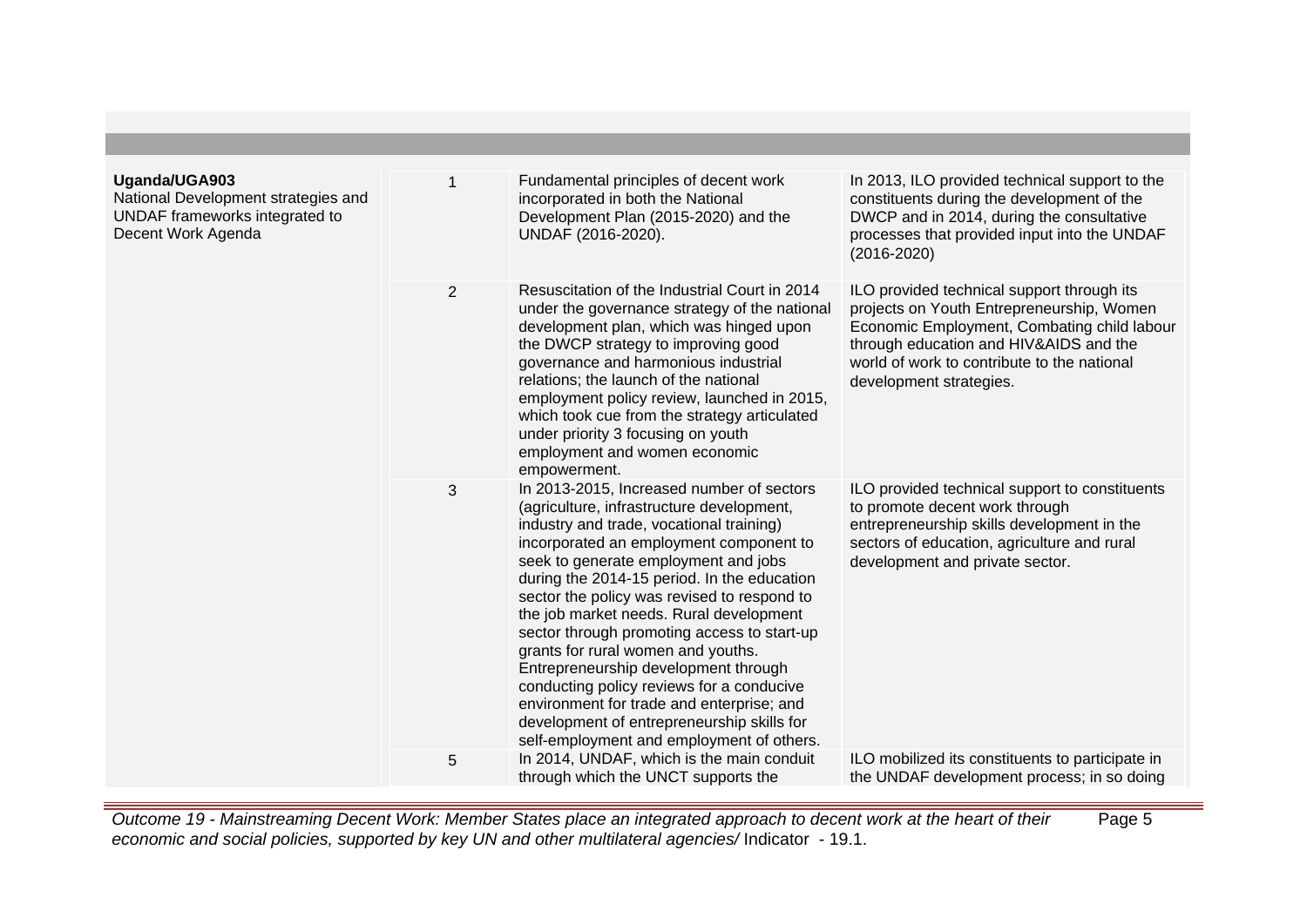| government of Uganda's development,<br>integrated tenets of the DWA as means of<br>addressing the labour/employment<br>challenges in the country. | the ILO provided technical insights into<br>articulating how best the UN could address<br>inclusive and sustainable economic<br>development. |
|---------------------------------------------------------------------------------------------------------------------------------------------------|----------------------------------------------------------------------------------------------------------------------------------------------|
|                                                                                                                                                   |                                                                                                                                              |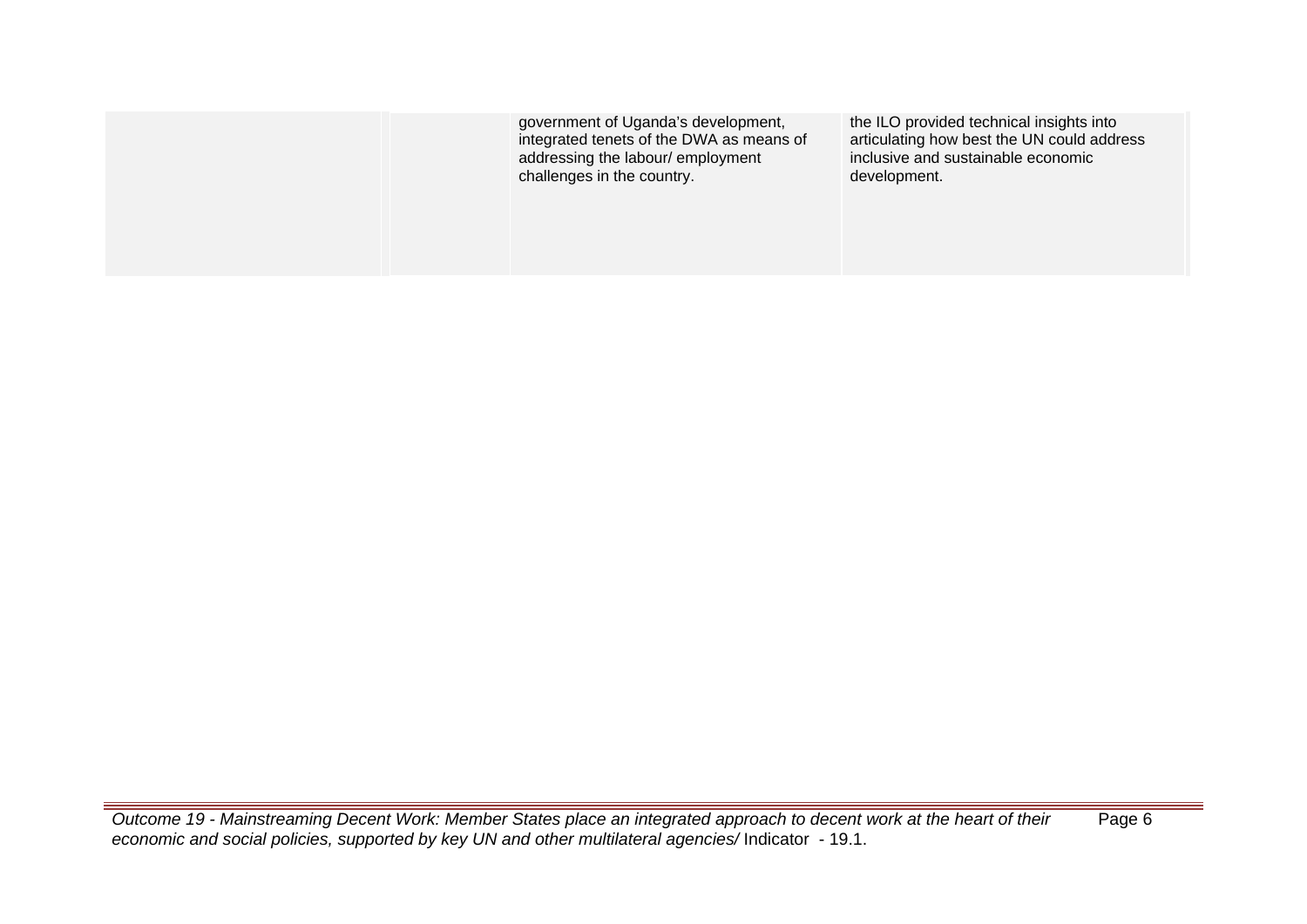#### **Cape Verde/CPV903**

Les Agences des Nations Unies ont des capacités renforcées et prennent des mesures pour l'intégration du travail décent dans les politiques et programmes

2 La mise en œuvre du programme Pays de promotion du travail décent (2012-2015), signé en décembre 2011, contribue à la mise en œuvre du Cadre Stratégique de Croissance financé par le Luxembourg, avec les initiatives et de réduction de la Pauvreté (DECRP) qui a identifié deux axes prioritaires d'intervention :i) Promotion de l'emploi décent pour les jeunes hommes et femmes, ii) extension de la couverture de protection social pour les groupes vulnérables. Les interventions ont principalement ciblé le domaine prioritaire de l'économie créative pour son fort potentiel en création d'emploi. A cet effet, un agenda national pour la promotion des emplois verts au Cabo Verde, structuré autour d'une vingtaine de recommandations a été élaboré et adopté par les participants à la conférence sur les emplois verts le 24 juillet 2015 sous l'égide du Ministère de la Jeunesse, Emploi et Développent des Ressources Humaines.

Plus de 217 jeunes entrepreneurs (dont 65% de femmes) en provenance de 9 îles, ont eu des capacités renforcés en entreprenariat, en collaboration avec l'Agence de Développement de l'Entreprenariat et de l'Innovation (ADEI) et l'Institut pour l'Emploi et la Formation Professionnelle (IEFP).

Une loi relative à un régime spécial pour les micros et petites entreprises (REMPE), a été approuvé au Cabo Verde en 2015. (Loi nº70/VIII/2014, de 26 aout 2014, publié au BO nº 51, Ière série ; entré en vigueur le 1er

Le BIT contribue à la mise en œuvre du DECRP, notamment à travers le programme d'appui à la stratégie nationale de création d'emploi, portant sur le renforcement des capacités des mandants, la promotion de la création d'emploi. Ainsi, 34 formateurs germe ont été certifiés au Cabo Verde durant ce biennium.

31 responsables des Centres d'emploi et Centres de jeunesse issus de 8 îles du Cap Vert, dont 48% de femmes, ont été formés à l'utilisation du Manuel de l'employabilité (BIT) dans le cadre du programme conjoint BIT-PNUD soutenu par la Coopération luxembourgeoise.

41 artistes de différents domaines (musique, dance, théâtre, cirque, mode, média, artisanat...), dont 44% de femmes en provenance de 9 îles ont été également formés à la gestion et promotion de leurs activités.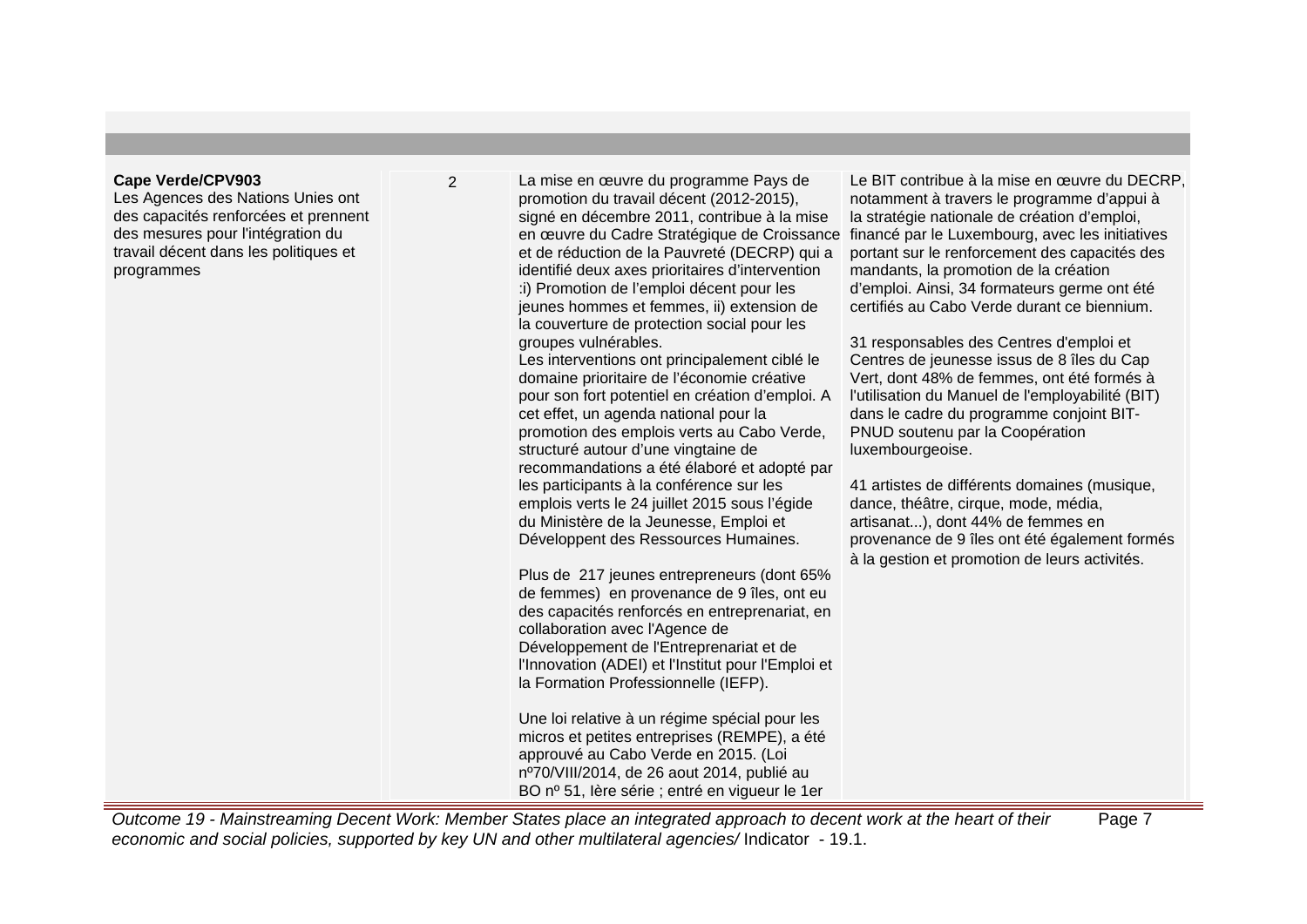|                | janvier 2015).<br>55 sessions de divulgation de la loi relative à<br>un régime spécial pour les micros et petites<br>entreprises (REMPE) ont été organisées<br>dans 5 îles et 13 localités du pays,<br>permettant d'informer un total de 1768<br>actuels ou potentiels micro entrepreneurs,<br>dont 80% de femmes.                                                                                                                                                                                                     |                                                                                                                                                                                                                                                                                                                                   |
|----------------|------------------------------------------------------------------------------------------------------------------------------------------------------------------------------------------------------------------------------------------------------------------------------------------------------------------------------------------------------------------------------------------------------------------------------------------------------------------------------------------------------------------------|-----------------------------------------------------------------------------------------------------------------------------------------------------------------------------------------------------------------------------------------------------------------------------------------------------------------------------------|
| $\overline{4}$ | Les indicateurs du travail décent au Cabo<br>Verde ont été actualisés en 2014 pour<br>prendre en compte la période 2004-2014.<br>Un profil pays de travail décent a été<br>développé au Cabo Verde en 2014, la<br>validation tripartite finale du profil et du<br>rapport sur les indicateurs OMD liés à<br>l'emploi est attendue en novembre 2015.                                                                                                                                                                    | Le BIT a apporté, entre 2013 et mi 2014 une<br>assistance technique pour la production des<br>indicateurs, y compris les indicateurs<br>juridiques.<br>Le BIT a apporté une assistance technique<br>pour l'élaboration du profil de travail décent en<br>2014, et la préparation de la publication des<br>documents en Portugais. |
| 5              | Les mandants tripartites ont pleinement pris<br>part au processus de formulation du PPTD<br>au Cabo Verde. Ils ont également participé à<br>l'exercice de revue du DECRP III et de<br>l'UNDAF (2012-2016).<br>Les mandants sont membre actifs du comité<br>de pilotage du projet d'appui à la stratégie<br>nationale de promotion de l'emploi.<br>Les mandants ont également été pleinement<br>associés dans l'exercice de production des<br>indicateurs du travail décent et du profil<br>national de travail décent. | Le BIT a apporté une assistance technique<br>pour la revue du DECRP et de l'UNDAF.                                                                                                                                                                                                                                                |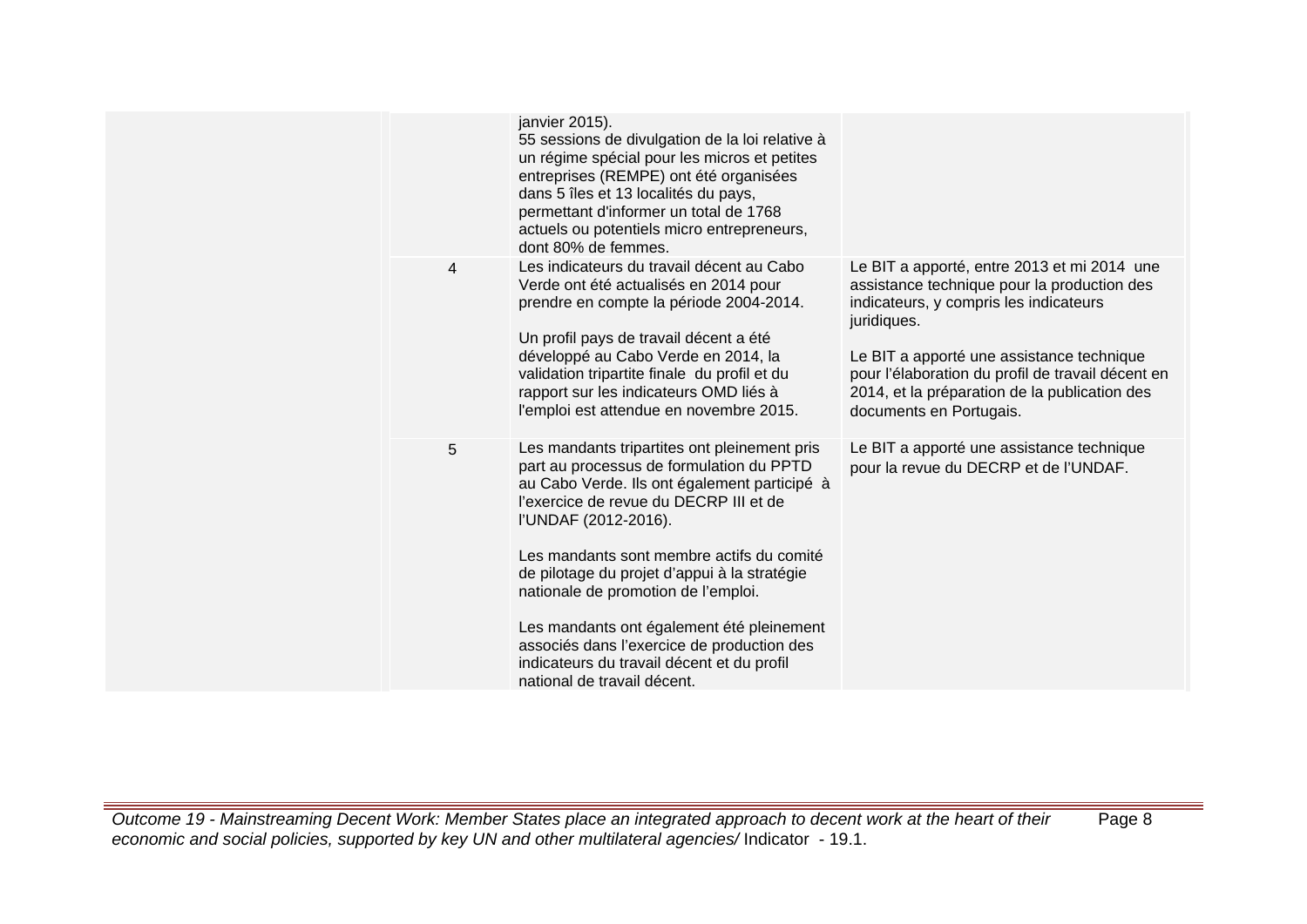# **Asia and the Pacific**

| Cambodia/KHM205<br>Constituents make the goal of decent<br>work increasingly central to policy-<br>making |   | Employment objectives are well reflected in<br>the Rectangular Strategy Phase 3 and the<br>Cambodia national strategic development<br>plan (NSDP 2014-18). Furthermore, there<br>has been a strong interest to closely link the<br>implementation of forthcoming National<br>Employment Policy with the recently adopted<br>Industrial Development Policy 2015-25,<br>coordinated by the Council for Development<br>of Cambodia (CDC).<br>An Inter- ministerial committee (including<br>tripartite constituents) has been set up to<br>draft the employment policy.                                                                                | The ILO has strengthened in 2014 its<br>collaboration with non-traditional stakeholders<br>in the country, including the Ministry of<br>Economy and Finance, Supreme National<br>Economic Council, and the Cambodian<br>Development Council. This has encouraged<br>the national stakeholders' efforts to better<br>coordinate across the line ministries and<br>prioritize employment objectives within national<br>development and economic policy frameworks. |
|-----------------------------------------------------------------------------------------------------------|---|----------------------------------------------------------------------------------------------------------------------------------------------------------------------------------------------------------------------------------------------------------------------------------------------------------------------------------------------------------------------------------------------------------------------------------------------------------------------------------------------------------------------------------------------------------------------------------------------------------------------------------------------------|------------------------------------------------------------------------------------------------------------------------------------------------------------------------------------------------------------------------------------------------------------------------------------------------------------------------------------------------------------------------------------------------------------------------------------------------------------------|
|                                                                                                           | 2 | The current DWCP (2011-2015) was<br>reviewed with the involvement of the tripartite<br>constituents. The means of furthering the<br>decent work objectives that were stipulated in<br>the national development framework included<br>formulation of policy frameworks, by the<br>tripartite partners and a broader group of<br>stakeholders with technical inputs from the<br>ILO, for employment promotion (2015-25),<br>protecting the migrant workers (2015-18),<br>and support to implementation of the National<br>Social Protection Strategy (adopted in 2010).<br>The development of these frameworks was<br>supported as part of the DWCP. | ILO facilitated consultations with national<br>tripartite constituents as well as the inter-<br>ministerial committee members.                                                                                                                                                                                                                                                                                                                                   |
|                                                                                                           | 5 | The current DWCP (2011-2015) was<br>reviewed with the involvement of the tripartite<br>constituents. Formulation of the next one for<br>2016-2018 begun.<br>Tripartite constituents participated in review<br>of the current DWCP and the development of                                                                                                                                                                                                                                                                                                                                                                                           | ILO facilitated consultations with national<br>tripartite constituents.                                                                                                                                                                                                                                                                                                                                                                                          |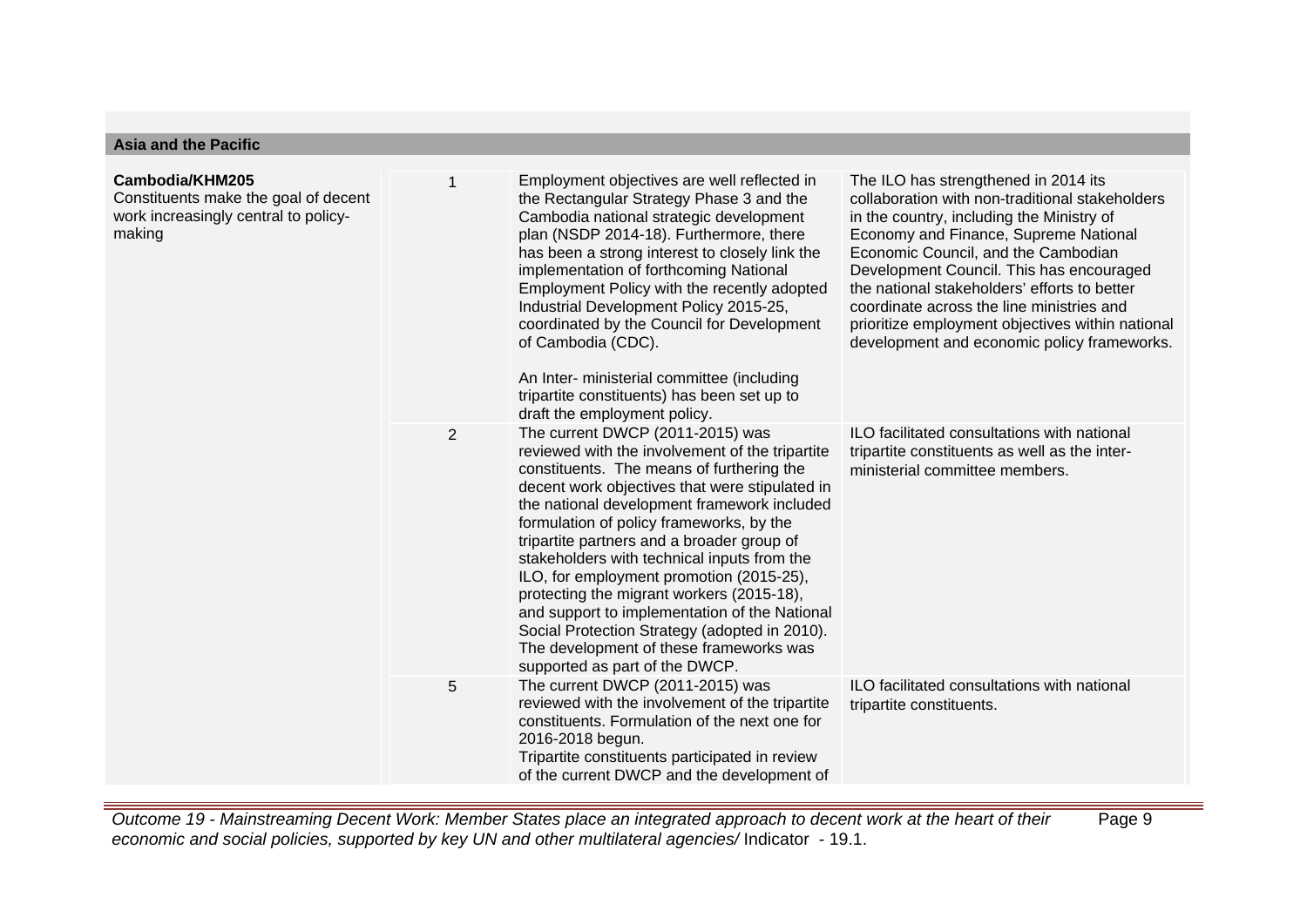| the next phase. |  |
|-----------------|--|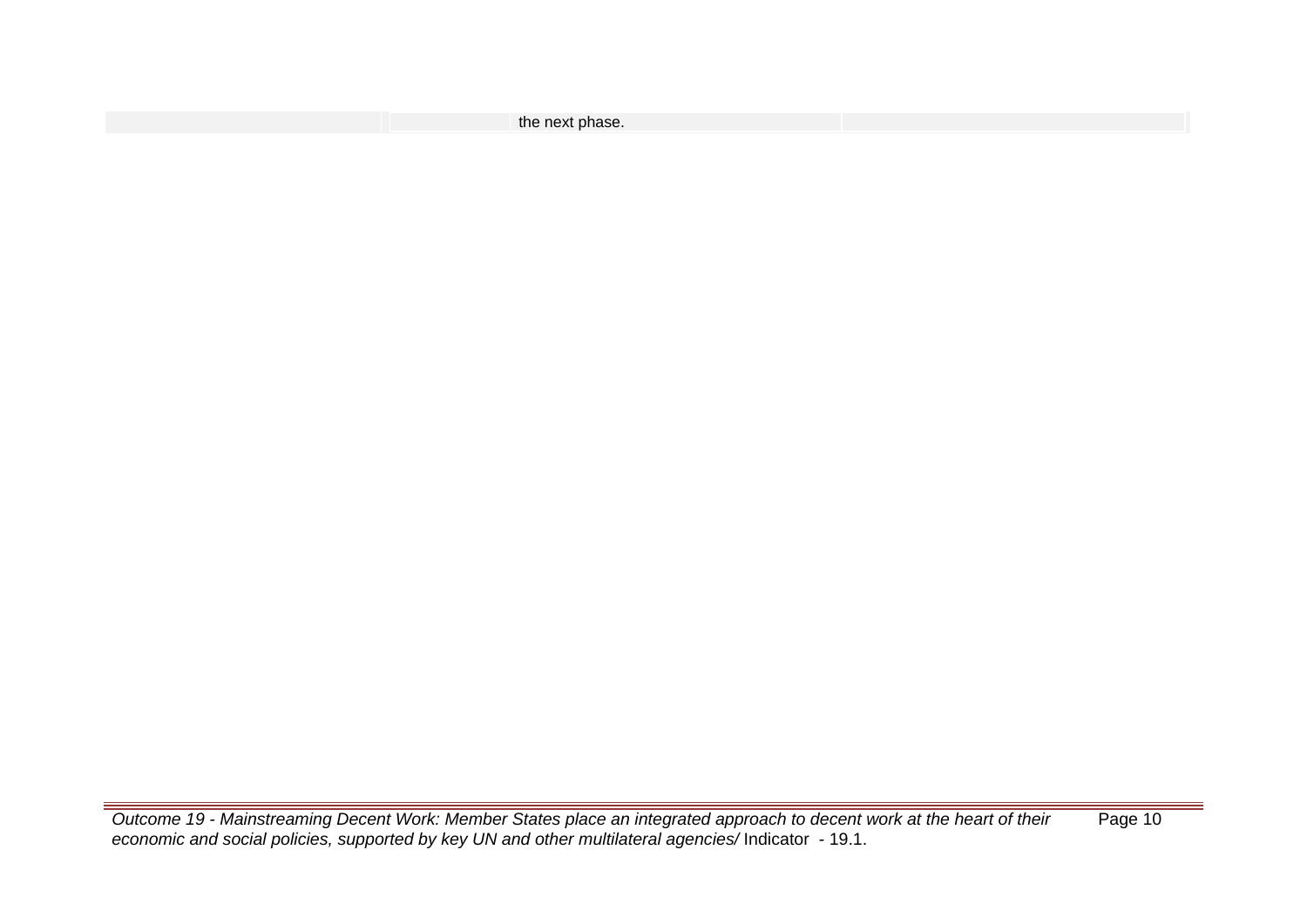| India/IND105<br>Strengthened integration and<br>harmonization of labour statistics | $\overline{2}$ | Strategies/principles/components of Decent<br>Work recognized in a number of India's<br>frameworks, policies and programmes at the<br>national and state levels, including in India's<br>Five-Year development plans.                                                                                                             | Technical collaboration and dialogues in 2014-<br>15, linked elements of the DWCP (2013-17) to<br>India's Five-Year Planning cycle and India's<br>priorities in the world of work and the DWCP to<br>the UNDAF. Regular consultations on policy<br>formulation and implementation with policy-<br>makers, line ministries and constituents as well<br>as maintaining close working partnerships with<br>UN/development partners and the strong<br>influential academic/research community were<br>pursued.<br>Targeted ILO technical assistance provided for<br>policy areas and flagship programmes of the<br>Government of India in 2014-15, including<br>National Skills Development Policy, the draft<br>national employment policy, the Mahatma<br>Gandhi National Rural Employment Guarantee<br>Programme, and the Pradhan Mantri Gram<br>Sadak Yojana (Government's Rural Roads<br>Programme), etc. |
|------------------------------------------------------------------------------------|----------------|-----------------------------------------------------------------------------------------------------------------------------------------------------------------------------------------------------------------------------------------------------------------------------------------------------------------------------------|------------------------------------------------------------------------------------------------------------------------------------------------------------------------------------------------------------------------------------------------------------------------------------------------------------------------------------------------------------------------------------------------------------------------------------------------------------------------------------------------------------------------------------------------------------------------------------------------------------------------------------------------------------------------------------------------------------------------------------------------------------------------------------------------------------------------------------------------------------------------------------------------------------|
|                                                                                    | 3              | Ministry of Statistics and Programme<br>Implementation of the Government of India,<br>announced the creation of quarterly and<br>annual surveys on employment on World<br>Statistics Day, in line with G20 suggested<br>requirements.<br>Standing committee on labour force statistics<br>constituted by the Government of India. | Regular technical consultations by the ILO with<br>Ministry of Statistics and Programme<br>Implementation and its institutions at the global<br>and at national levels.<br>ILO provided a paper "Assessment of the<br>Labour Statistics System in India", 2014, with<br>recommendations for, amongst other things,<br>quarterly and annual surveys and setting-up of<br>inter-ministerial mechanisms to ensure<br>coordination and coherence.                                                                                                                                                                                                                                                                                                                                                                                                                                                              |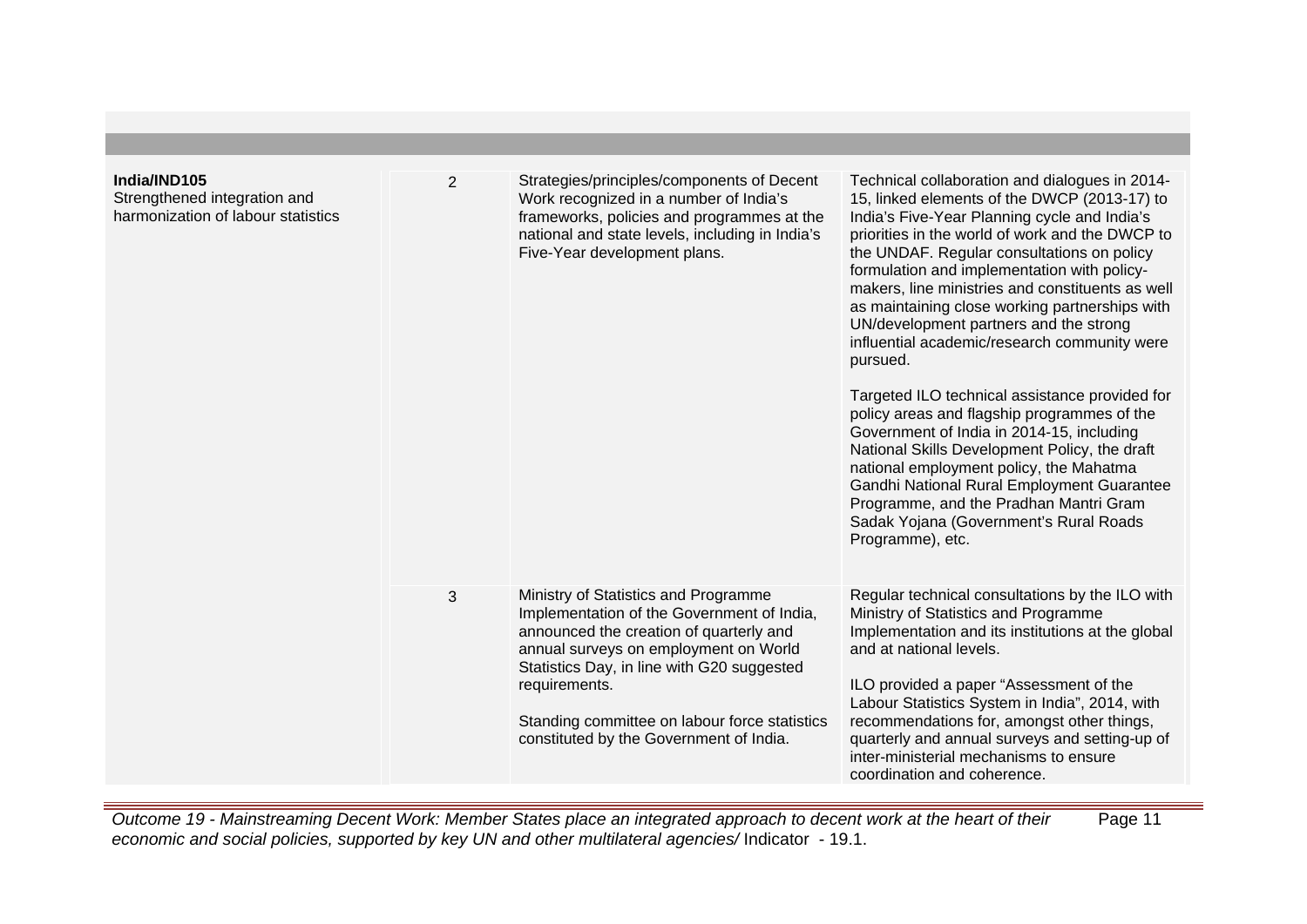|   |                                                                                                                                                                                                                                                                                                                                                                                                                                                                                                                                                                                                                                             | The ILO sponsored consultations for<br>dissemination and discussion on the paper on<br>assessment of labour statistics system in India,<br>with technical support and participation.<br>ILO is a part of the Standing Committee on<br>Labour Statistics constituted by the<br>Government of India.                                                                                                                                                                                                                                                                                                                                                                      |
|---|---------------------------------------------------------------------------------------------------------------------------------------------------------------------------------------------------------------------------------------------------------------------------------------------------------------------------------------------------------------------------------------------------------------------------------------------------------------------------------------------------------------------------------------------------------------------------------------------------------------------------------------------|-------------------------------------------------------------------------------------------------------------------------------------------------------------------------------------------------------------------------------------------------------------------------------------------------------------------------------------------------------------------------------------------------------------------------------------------------------------------------------------------------------------------------------------------------------------------------------------------------------------------------------------------------------------------------|
| 5 | The annual Indian labour Conference is led<br>by the Ministry of Labour and Employment<br>(addressed by the prime minister of India) -in<br>line with the principles of C.144. Policy-<br>making bodies and line ministries participated<br>in the Ministry of Labour and Employment-led<br>annual ILC and receive inputs from MOLE on<br>the recommendations and required follow-<br>ups.<br>Policy-making bodies and line ministries join<br>MOLE-led tripartite discussions/committees<br>on various issues.<br>ILO constituents participated in pre-budgetary<br>meetings organized by the Ministry of<br>Finance during this biennium. | In addition to tripartite partners, a number of<br>ministries of the government of India and state<br>governments participate. These<br>ministries/state governments receive inputs<br>from MOLE on the tripartite recommendations<br>and follow-ups emanating from the ILC, which<br>are taken into account by policy-making<br>bodies/other ministries in the government of<br>India/state governments in their development<br>strategies. As such the country's overall<br>development strategy includes inputs from<br>consultations with ILO constituents.<br>Findings from technical analysis and studies<br>were shared and guidance was provided by the<br>ILO. |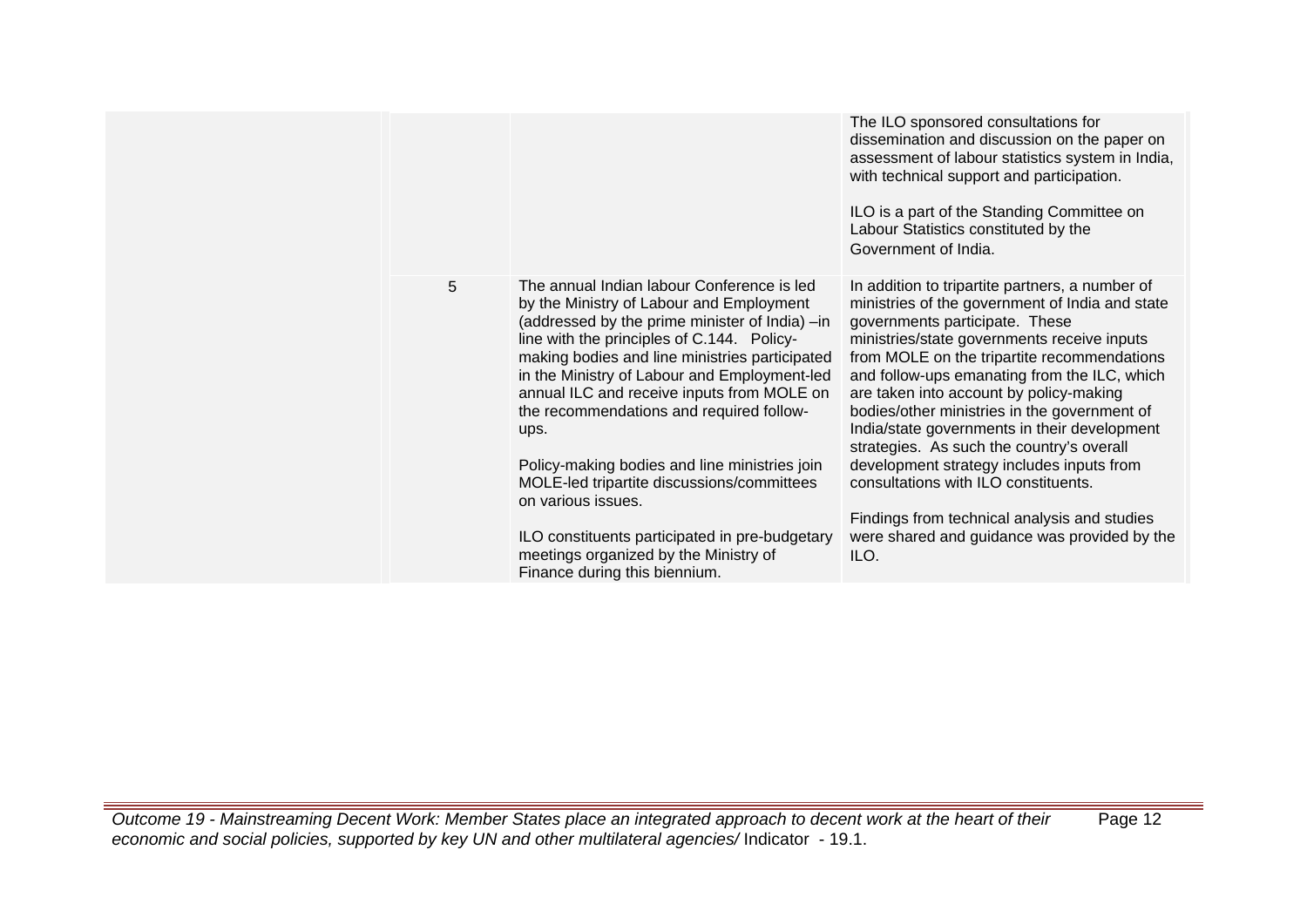# **Latin America and the Caribbean**

| <b>Brazil/BRA201</b><br>Agendas, Planes, Programas y<br>Proyectos de Trabajo Decente, ya<br>creados y por crear son reconocidos<br>por los constituyentes tripartitos<br>como centrales para la<br>implementación de políticas públicas<br>relacionadas con el mundo del<br>trabajo | 3 | a) La Secretaria de Trabajo y Empleo,<br>Ingresos y Deporte de Bahia ha desarrollado<br>agendas municipales de trabajo decente para<br>dar amplitud a la agenda estadual de trabajo<br>decente. El Estado desarrolla una formación<br>en las municipalidades para apoyar el<br>proceso de construcción de las agendas de<br>trabajo decente. 20 agendas municipales<br>fueron lanzadas, que se constituyen en<br>políticas para la generación de oportunidades<br>de trabajo decente.<br>b) El Gobierno de Brasil ha lanzado el<br>programa nacional Pronatec como estrategia<br>nacional de generación de trabajo decente<br>para la juventud. El programa prevé la<br>formación profesional e inserción en el<br>trabajo de jóvenes, principalmente en<br>situación de vulnerabilidad. | a) La OIT participa del proceso en la<br>capacitación de los gestores públicos y con<br>apoyo técnico para la construcción de las<br>agendas.<br>b) La OIT participó de las reuniones para<br>elaboración del programa, con informaciones<br>sobre la promoción de trabajo decente y los<br>Convenios de la OIT sobre el tema, además de<br>apoyar técnicamente en el monitoreo y<br>evaluación del programa.                                                                                                                                                                                                                                                                                                                          |
|-------------------------------------------------------------------------------------------------------------------------------------------------------------------------------------------------------------------------------------------------------------------------------------|---|------------------------------------------------------------------------------------------------------------------------------------------------------------------------------------------------------------------------------------------------------------------------------------------------------------------------------------------------------------------------------------------------------------------------------------------------------------------------------------------------------------------------------------------------------------------------------------------------------------------------------------------------------------------------------------------------------------------------------------------------------------------------------------------|----------------------------------------------------------------------------------------------------------------------------------------------------------------------------------------------------------------------------------------------------------------------------------------------------------------------------------------------------------------------------------------------------------------------------------------------------------------------------------------------------------------------------------------------------------------------------------------------------------------------------------------------------------------------------------------------------------------------------------------|
|                                                                                                                                                                                                                                                                                     | 4 | a) El Instituto Brasileño de Geografía y<br>Estadística (IBGE) y el Ministerio del<br>Desarrollo Social y Combate a la Hambre<br>(MDS), en 2014, promovieron la iniciativa de<br>construir indicadores de Trabajo Decente<br>para los 5.565 municipalidades brasileñas<br>existentes, de acuerdo con el Censo 2010.<br>La iniciativa es un insumo estratégico para la<br>elaboración y futura implantación de la<br>Política Nacional de Empleo y Trabajo<br>Decente y la elaboración de Agendas<br>Municipales de Trabajo Decente. Los<br>indicadores municipales también son<br>estratégicos para subsidiar políticas públicas<br>específicas y representa una pionera<br>experiencia de construcción de indicadores<br>de Trabajo Decente a escala municipal.                         | a) La OIT, con recursos de la Unión Europea,<br>desarrolló el trabajo de construcción de los<br>indicadores de trabajo decente para las 5.565<br>municipalidades. El equipo de la OIT en Brasil<br>también es responsable por las articulaciones<br>políticas y por el lanzamiento de los<br>indicadores que están ahora disponibles en la<br>página web de la OIT-Brasil.<br>b) La OIT presentó sugerencias, que fueron<br>incorporadas, para la elaboración de la<br>encuesta, participó de las reuniones técnicas y<br>también del proceso de capacitación técnica<br>de los investigadores del IBGE con la temática,<br>además de hacer un trabajo de articulación<br>política necesaria para la ejecución de la<br>investigación. |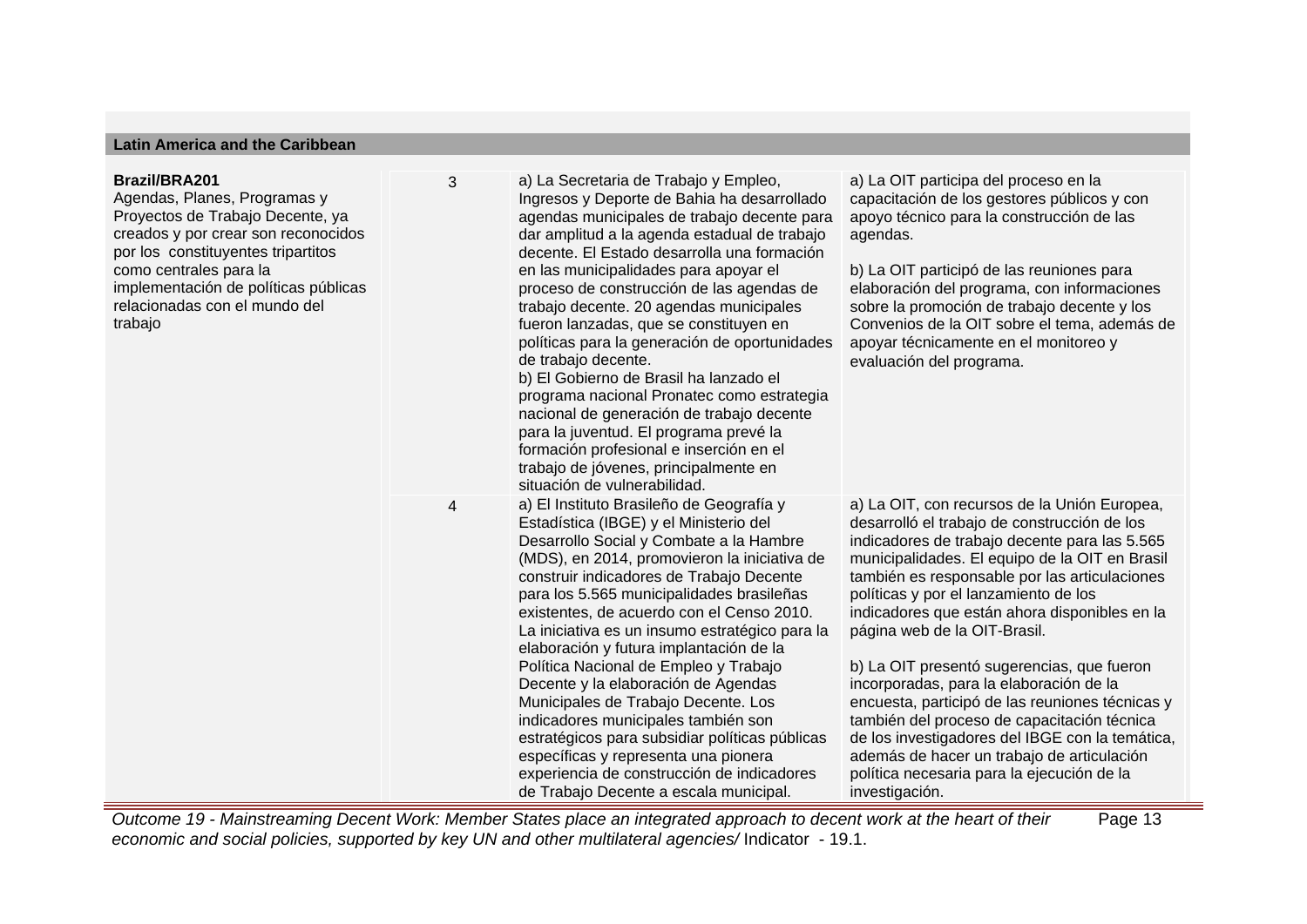|   | b) El Instituto Brasileño de Geografía y<br>Estadística (IBGE), en cooperación con el<br>Ministerio de Trabajo y Empleo, introdujo en<br>la encuesta de hogares (PNAD), en 2014, un<br>módulo suplementario en temas de<br>sindicalización y negociación colectiva para<br>mejorar la medición del trabajo decente en la<br>dimensión de diálogo social y representación<br>de trabajadores y empleadores.<br>c) El Instituto Brasileño de Geografía y<br>Estadística (IBGE) desarrolló y construyó<br>indicadores de Trabajo Decente (en todas<br>sus diez dimensiones), en 2014, con base en<br>le nueva encuesta de hogares de Brasil<br>(PNAD-Continua) para profundizar el<br>conocimiento de los déficits de Trabajo<br>Decente en distintos niveles geográficos<br>(Brasil, Grande Regiones, Unidades de la<br>Federación, Regiones Metropolitanas y<br>municipios de capitals.<br>d) El Instituto Brasileño de Geografía y<br>Estadística (IBGE), en 2015, desarrolló y<br>construyó indicadores de Trabajo Decente<br>con base en la nueva Encuesta Nacional de<br>Salud (PNS) para profundizar el<br>conocimiento en la dimensión ambiente de<br>trabajo seguro. | c) La OIT apoyó técnica y financieramente la<br>construcción de los indicadores, participó<br>activamente de las reuniones técnicas y<br>presentó la propuesta general en el proceso de<br>construcción de los indicadores.<br>d) La OIT apoyó técnica y financieramente la<br>construcción de los indicadores, participó<br>activamente de las reuniones técnicas y<br>presentó sugerencias, que fueron<br>incorporadas, en el proceso de construcción de<br>los indicadores. |
|---|----------------------------------------------------------------------------------------------------------------------------------------------------------------------------------------------------------------------------------------------------------------------------------------------------------------------------------------------------------------------------------------------------------------------------------------------------------------------------------------------------------------------------------------------------------------------------------------------------------------------------------------------------------------------------------------------------------------------------------------------------------------------------------------------------------------------------------------------------------------------------------------------------------------------------------------------------------------------------------------------------------------------------------------------------------------------------------------------------------------------------------------------------------------------------|--------------------------------------------------------------------------------------------------------------------------------------------------------------------------------------------------------------------------------------------------------------------------------------------------------------------------------------------------------------------------------------------------------------------------------------------------------------------------------|
| 5 | El Gobierno Federal amplió la Comisión<br>Tripartita de Relaciones Internacionales<br>(CTRI) con la inclusión de nuevos mandantes<br>para la revisión del Plan Nacional de Empleo<br>y Trabajo Decente (PNETD), además de<br>organizar consultas con los mandantes para<br>los temas relacionados a los grandes<br>eventos como la preparación para las<br>Olimpiadas de 2016.                                                                                                                                                                                                                                                                                                                                                                                                                                                                                                                                                                                                                                                                                                                                                                                             | La OIT participa de la Comisión con apoyo<br>técnico y contribuyó con la contratación de una<br>consultoría para revisión y reestructuración del<br>Plan Nacional de Empleo y Trabajo Decente<br>(PNETD). Participa además del grupo de<br>discusión sobre los grandes eventos.                                                                                                                                                                                                |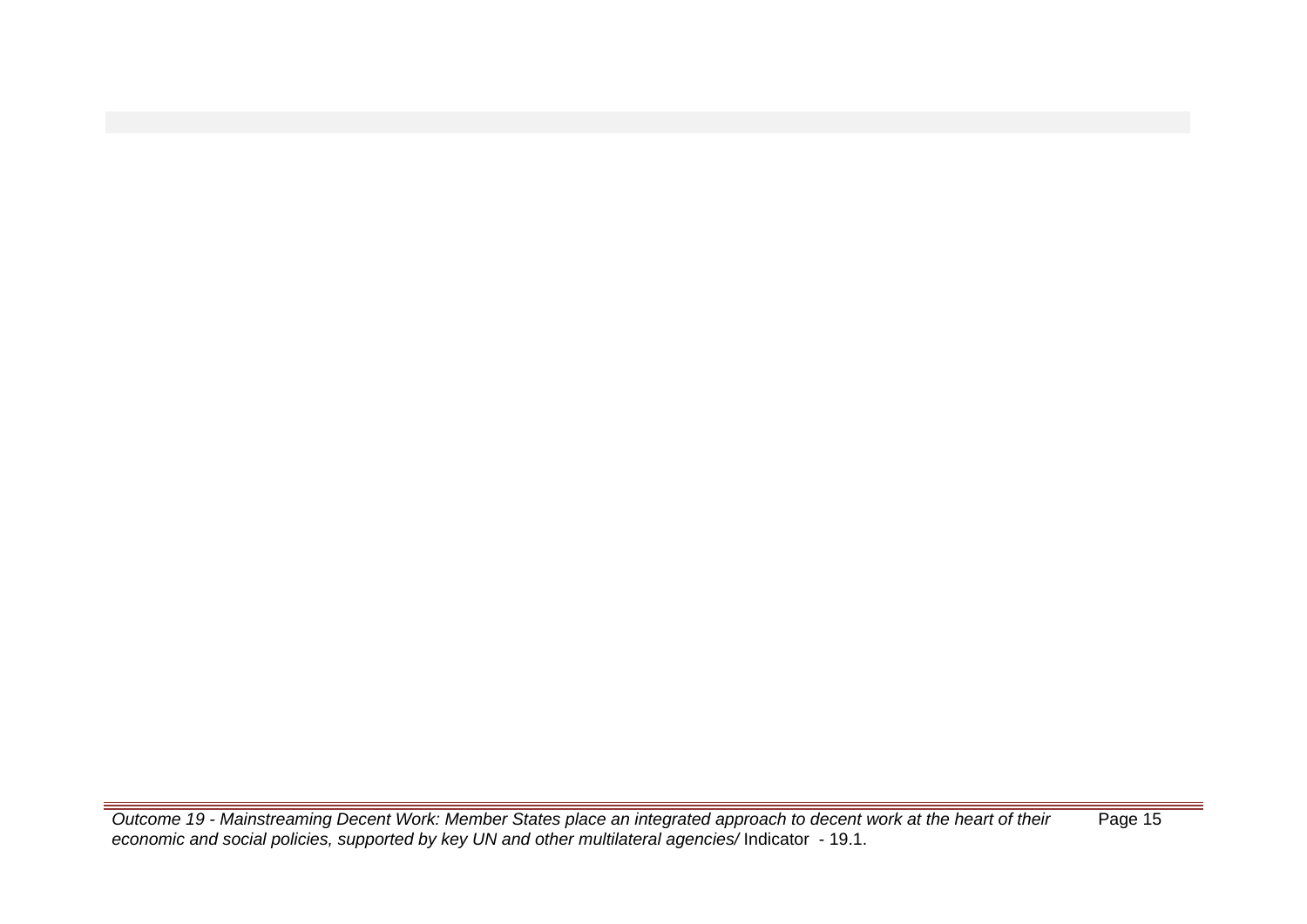# **RESULTS BY INDICATOR**

**Indicator - 19.2 Number of key international agencies or multilateral institutions that, through collaboration with the ILO, mainstream decent work in their policies and programmes.**

#### **Measurement**

To be counted as reportable, results must meet at least one of the following criteria:

1.There is an increase in the extent to which decent work is mainstreamed in the policies and programmes of the international agency or multilateral institution, drawing on reports on the application of the CEB Toolkit for Mainstreaming Employment and Decent Work. 2.New initiatives that coordinate inter-agency policies and programmes related to the Decent Work Agenda are established.

| <b>Country/Country Programme</b><br><b>Outcome (CPO)</b> | <b>Measurement</b><br><b>Criteria</b> | <b>Result Achieved</b>                                                                                                                                                                                                                                                                                                                                                                                                                                                                                                                                                                                                     | <b>ILO Contribution</b>                                                                                                                                                                                                                                                                                                                                                                                                                                                                  |
|----------------------------------------------------------|---------------------------------------|----------------------------------------------------------------------------------------------------------------------------------------------------------------------------------------------------------------------------------------------------------------------------------------------------------------------------------------------------------------------------------------------------------------------------------------------------------------------------------------------------------------------------------------------------------------------------------------------------------------------------|------------------------------------------------------------------------------------------------------------------------------------------------------------------------------------------------------------------------------------------------------------------------------------------------------------------------------------------------------------------------------------------------------------------------------------------------------------------------------------------|
| APC999<br>- Asian Development Bank                       | 2                                     | Partnership with the Asian Development<br>Bank also intensified in both technical<br>cooperation and policy development.<br>The partnership was strengthened through<br>the first ever technical assistance Agreement<br>between the two organizations to improve<br>performance of labour market in the Pacific<br>island countries (Fiji, Palau and Papua New<br>Guinea) (2015).<br>The ILO participated in a joint study to<br>examine impacts of the ASEAN Economic<br>Community on labour markets and provide<br>policy recommendations towards fostering<br>better jobs and inclusive and balanced<br>growth (2014). | The ILO provided research inputs from a core<br>team of ILO specialist in Bangkok and Geneva.<br>The study benefitted from in-depth country<br>consultations in Indonesia, Lao People's<br>Democratic Republic, Malaysia, Thailand and<br>Viet Nam which were organized by respective<br>ILO country office. The draft study was<br>presented at the ASEAN Labour Ministers'<br>Meeting (ALMM) and the Senior Labour<br>Officials' Meeting (SLOM) in Nay Pyi Taw,<br>Myanmar in May 2014 |